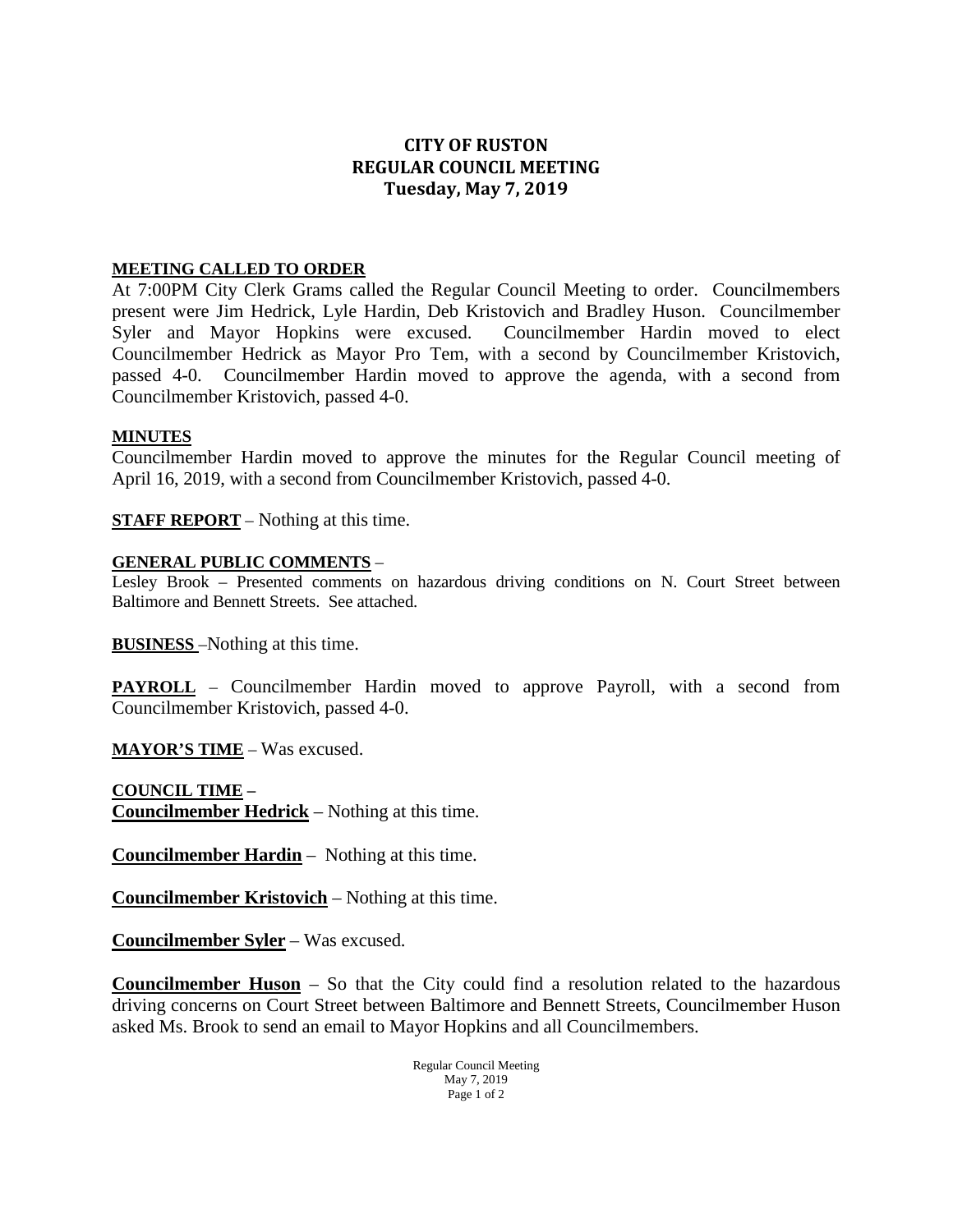CITY OF RUSTON Regular Council Minutes May 7, 2019

Councilmember Huson wanted everyone to know about his terrible experience with a company called Appliance HD. Councilmember Huson's dryer broke down three weeks ago and in search of an appliance repair company Councilmember Huson googled "appliance repair". The first company that appeared was Appliance HD. Councilmember Huson contacted Appliance HD by phone and gave them a sixty-dollar deposit using his Visa card. A technician came to diagnose the problem and explained the cost of repair, for which Councilmember Huson paid in cash. The technician disassembled the dryer taking parts and said he would come back the next day to fix the dryer. Two weeks and many calls to the company, Councilmember Huson had not received a response. The technician never returned so Councilmember Huson ended up fixing the problem himself. Councilmember Huson is disputing the sixty dollars paid on his Visa card, was out all the cash he paid, along with parts that the technician took with him, rendering the dryer worthless. Councilmember Huson would not recommend using Appliance HD. The moral of the story is if you can fix it yourself you should do it yourself and not rely on other people.

# **MEETING AJOURNED** -

At 7:16PM Councilmember Hardin moved to adjourn. with a second from Councilmember Kristovich passed 4-0.

Mayor Bruce Hopkins

\_\_\_\_\_\_\_\_\_\_\_\_\_\_\_\_\_\_\_\_\_\_\_\_\_\_

ATTEST: \_\_\_\_\_\_\_\_\_\_\_\_\_\_\_\_\_\_\_\_\_\_\_\_\_\_\_\_

Judy Grams

Regular Council Meeting May 7, 2019 Page 2of 2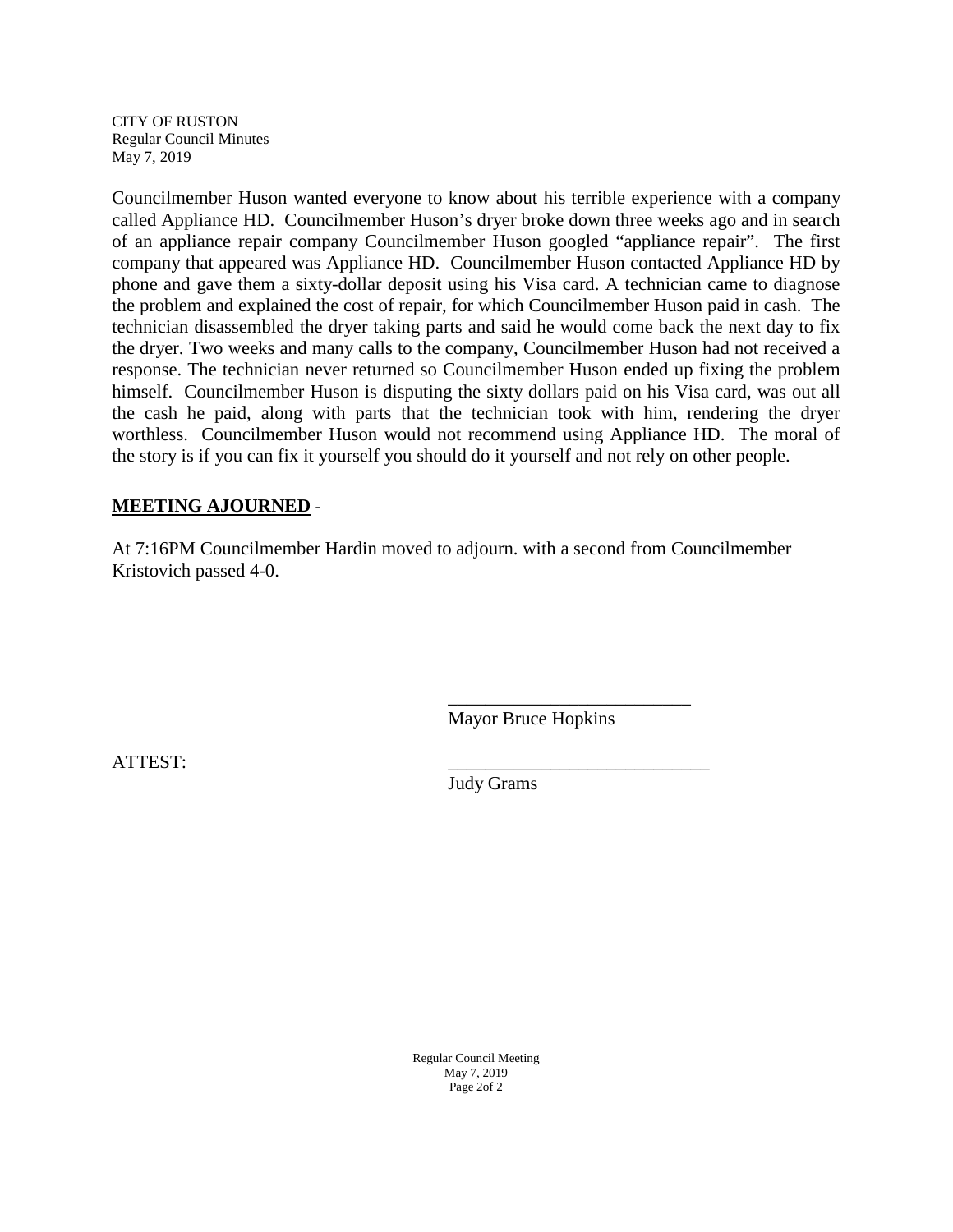COMMENTS ON HAZARDOUS DRIVING CONDITIONS ON COURT STON STREET BETWEEN BALTIMORE AND BENNETT STREETS (which I'll call Court Street)

MAY 08 2019

Between 3/18/14 and 4/12/16, Carol Spier represented the majority 1. of residents of the Court Street cul-de-sac west of Bennett Street in uleHardin stim Hedrich expressing concerns about the limited sight distance on Court Street. Owo council members responded, and in fact timeth When I moved here in 1999, this part of Court Street was one way 2. from east to west (Baltimore to Bennett). Later, installation of a Dead End sign at the beginning of the cul-de-sac reduced, but did not eliminate drivers continuing to the dead end. They would speed out.

At some time during construction of the homes on Stack Hill, the Court Street's one way direction was reversed, from west to east (Bennett to Baltimore).

On 3/18/14, the council's agenda included turning Court Street into a two way street. As a result, Carol Spier submitted the concerns of the culde-sac residents about the hazardous condition created by vehicles parked on both sides of the road, two way traffic and a limited sight distance for now single lane traffic.

During 2018, or could have been 2017, N. 51st Street was temporarily closed from the roundabout at Bennett, west up the hill of N. 51st Street. This caused an increase of traffic on Winnifred which turned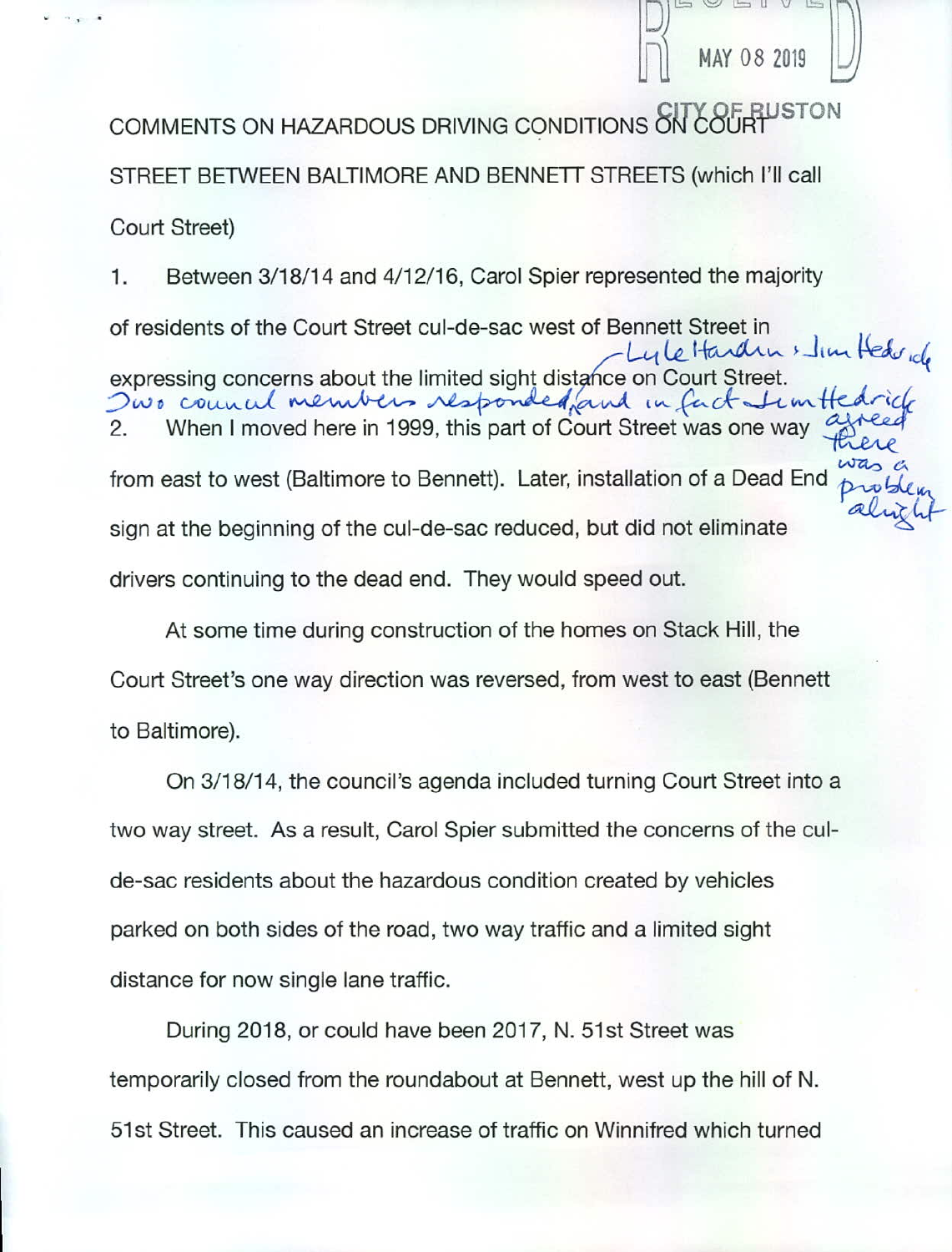east on Commercial Street, to reach the waterfront. Temporary signs went up on Commercial alerting drivers to children playing in the area and a reduction of speed to 20 m.p.h.

Subsequently, the speed on Commercial was permanently reduced to 20 m.p.h. and Limited Sight Distance signs were erected at the east end of Commercial, approaching its intersection with Baltimore, Somewhat Danalel W/Court St We appreciate residents being consulted about an issue but we believe this to be a traffic safety issue where there are guidelines set out as to how to assess and fix.

There is a hierarchy of safety in industry but which also applies to traffic engineering.

1. Eliminate the hazard; (return to one way)

2. Substitution of less hazardous options; (eliminate parking on one side of the road)

3. Use of engineering controls; (not applicable)

4. Warnings of hazards for users (limited sight distance & reduced speed limit).

Looking back, there must have been a reason for this part of Court Street to have been designated one way.

My concerns are two-fold.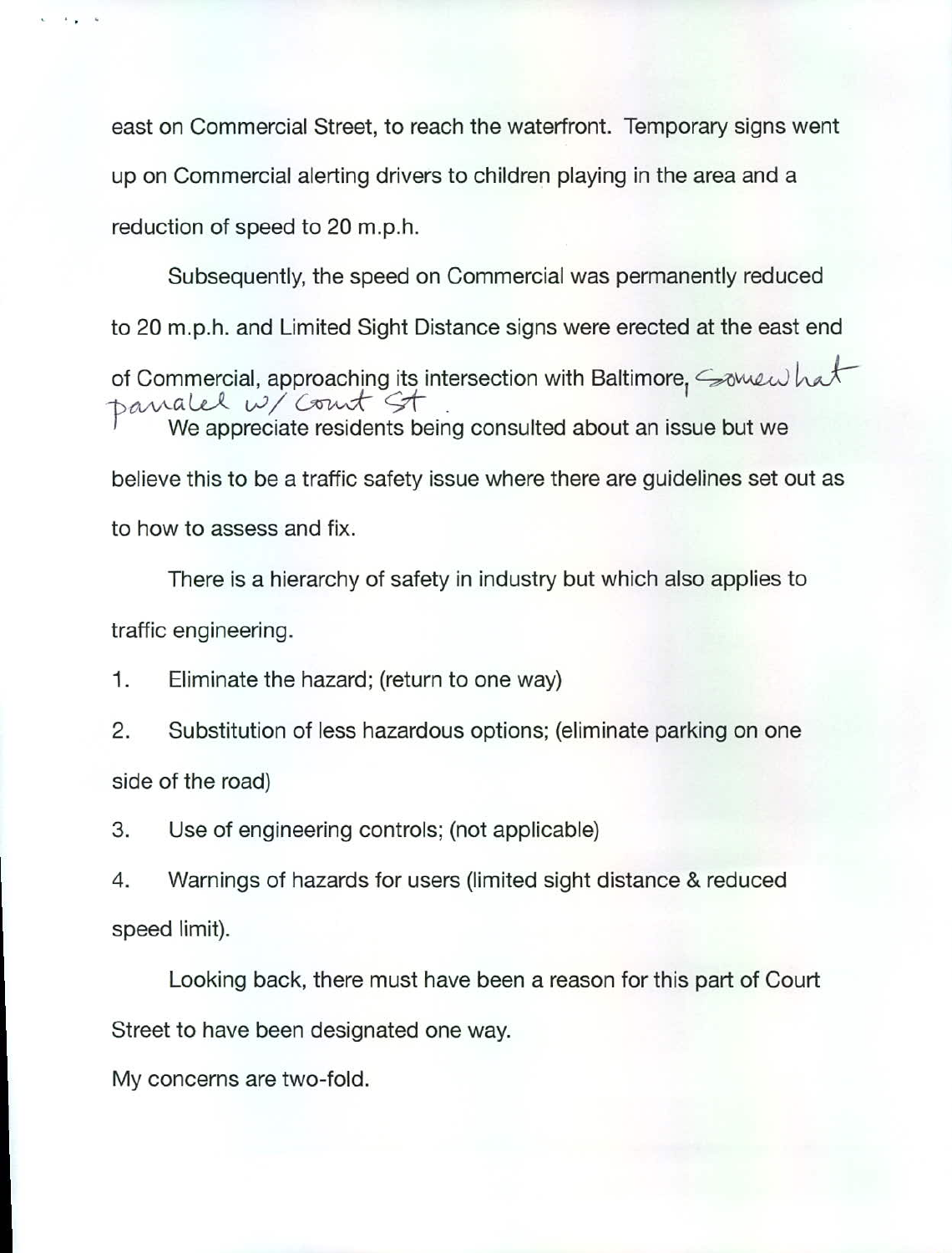No resolution to the concerns which were raised starting in  $1.$ March of 2014 by the cul-de-sac residents;

 $2.$ Installation of limited sight distance signs on Commercial, which is much wider than Court Street/subject road, as well as the reduced 20 mph signage, assuming this was addressing a hazardous or hazardous conditions not too dissimilar to the ones we have raised.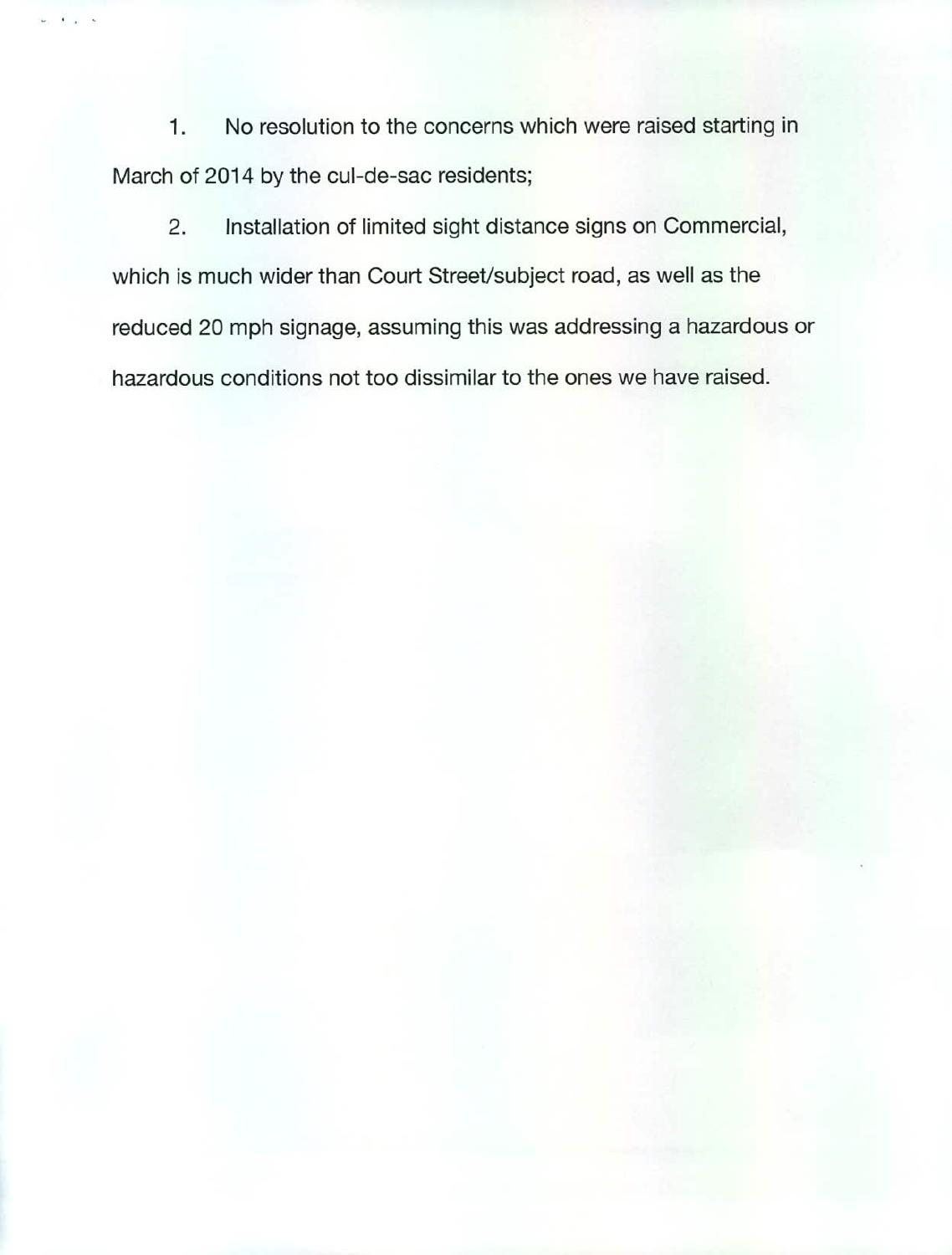

Ruston - Google Maps